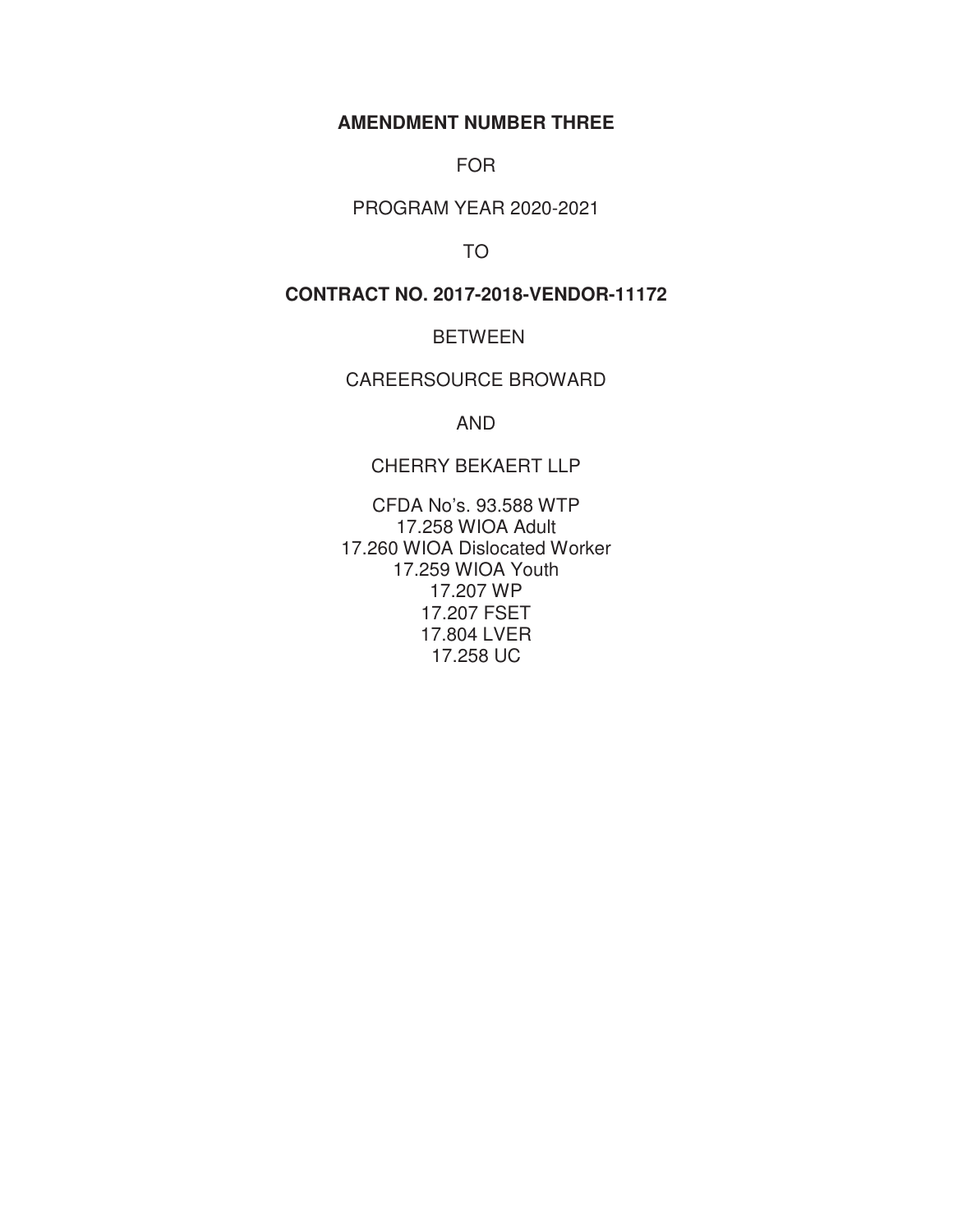## **AMENDMENT NUMBER THREE**

## FOR

## PROGRAM YEAR 2020-2021

## **TO**

## **CONTRACT NO. 2017-2018-VENDOR-11172**

This is Amendment Number three (3) to the Monitoring Contract entered into the 11th day of January, 2018 by and between, CAREERSOURCE BROWARD, (CSBD), the administrative entity for the Broward Workforce Development Board (BWBD), Inc., a not-for-profit corporation organized under the laws of the State of Florida and for the CareerSource Broward Council of Elected Officials and CHERRY BEKAERT LLP hereinafter referred to as "Contractor,".

WITNESSETH THAT:

 WHEREAS, CSBD has entered into an Contract with the Governor of the State of Florida for grants for the execution and implementation of programs for economically disadvantaged individuals, adults and dislocated workers; AND

WHEREAS, CSBD has entered into an Contract with Contractor to provide for the fiscal monitoring of CareerSource Broward and its service providers; AND

WHEREAS, the Contract is scheduled to expire on September 30, 2020; AND

 WHEREAS, an extension of the Contract was approved by the CareerSource Broward governing boards at their June 25, 2020 meeting for an additional one (1) year term;

NOW THEREFORE, in consideration of the premises and the mutual covenants and obligations herein contained, and subject to the terms and conditions hereinafter stated, the parties hereto agree to amend Contractor's Monitoring Contract as follows:

1. References in the Contract to the year 2018 shall now be amended to read 2019 references to the year 2019, shall read 2020 and references to the year 2020 shall now read 2021. Paragraphs may be renumbered where no other change is made to the language without any special demarcation.

Cherry Bekaert LLP Amendment No. Three for Fiscal Year Ending 2021 Page 2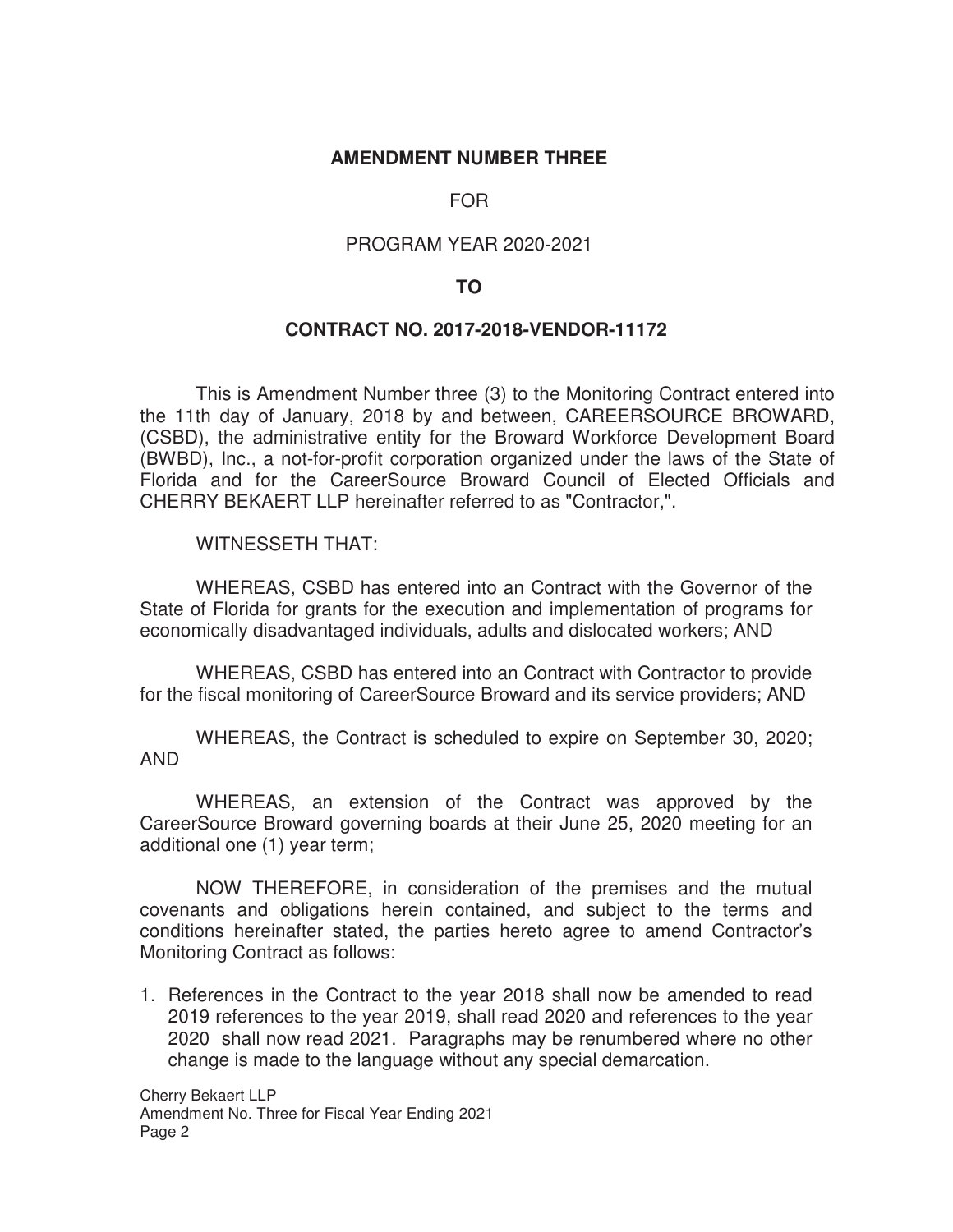- 2. Compensation, Paragraph B, Section 1, and Renewal is amended to read as follows:
	- a. Contractor shall be paid Twenty Two Thousand Five Hundred Dollars (\$22,500.00) for each of three (3) distinct fiscal monitoring visits between the dates of October 1, 2020 and September 30, 2021 for a total amount of \$67,500.00. The first payment of Twenty Two Thousand Five Hundred Dollars (\$22,500.00) shall be paid to Contractor upon the completion of their fieldwork and any substantiating documentation related to any findings reported for the visit and submission of the report.
- 3. Term, Paragraph C, 1, is amended to extend the Contract period for an additional one year period. The term of this Contract shall begin on October 1, 2020 and shall end on September 30, 2021. The term of this Contract may be extended for one additional one-year period as follows:

October 1, 2021 – September 30, 2022

Reports shall be due within thirty (30) days following the site visit. The dates of the visits may be modified to meet the convenience of the parties.

4. Monitoring, the monitoring schedule is added to this amendment as follows:

**Visit #1 – November 9 - 13, 2020** (Review Period: Jul. 1 – Sep. 30, 2020) **Visit #2 – March 30 – April 2, 2021** (Review Period: Oct. 1 2020 - Feb. 28, 2021) **Visit #3 – August 2 - 5, 2021** (Review Period: Mar. 1 – Jun. 30, 2021)

Reports shall be due within thirty (30) days following the site visit. The dates of the visits may be modified to meet the convenience of the parties.

- 5. All provisions of the Contract entered into on October 1, 2018, which are not in conflict with this Amendment, shall continue to be enforced in accordance with the terms and conditions therein.
- 6. This Amendment and all its attachments are made a part of said Contract. The effective date of this Amendment shall be the date on which it has been signed by all parties.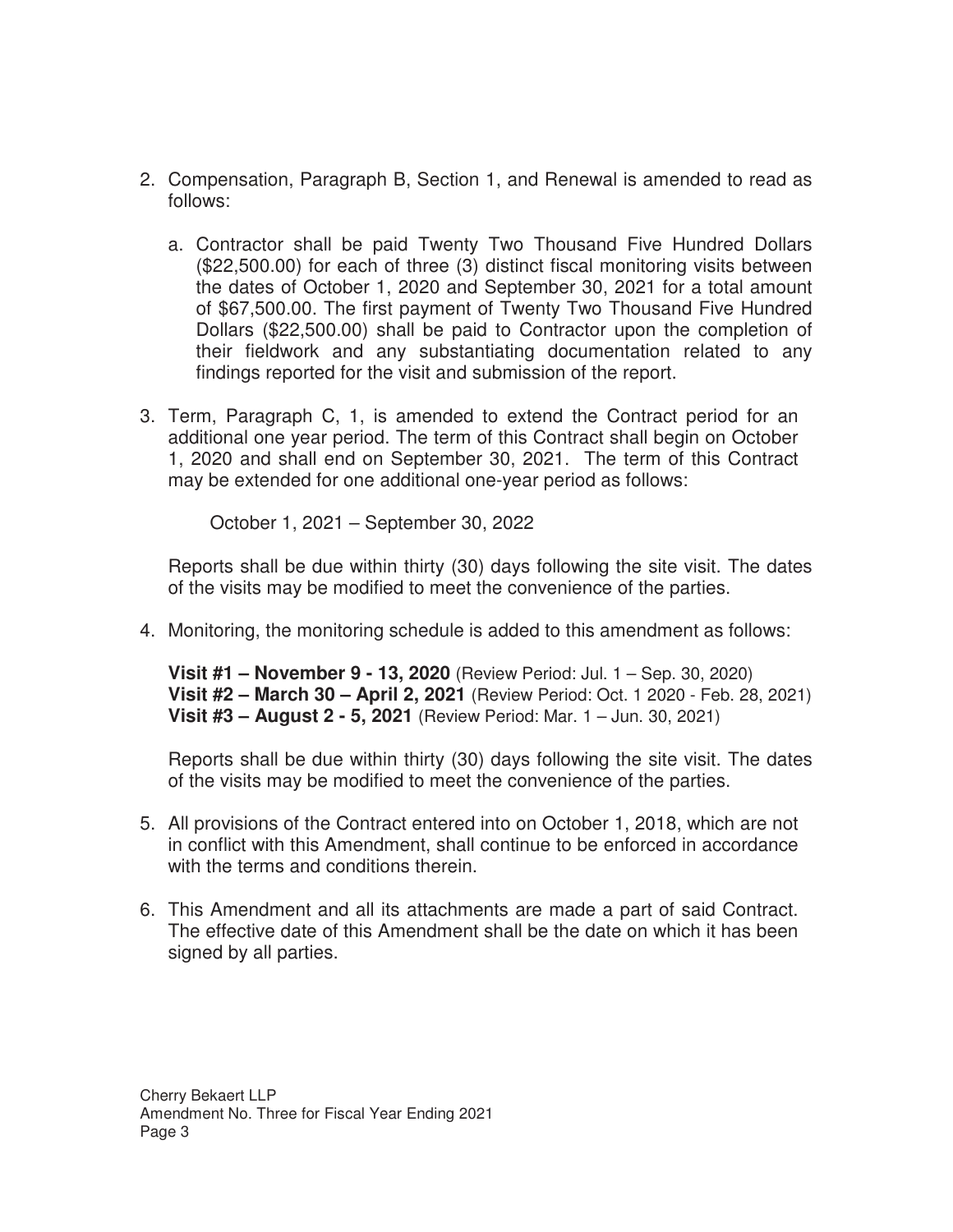## EXECUTION PAGE

IN WITNESS THEREOF, the parties hereto have made and executed this document on the respective dates under each signature:

CHERRY BEKAERT LLP by and through its Partner, and CAREERSOURCE BROWARD signing by and through its President/CEO in accordance with the authority vested in her by the CareerSource Broward governing boards on June 25, 2020.

## AS TO CHERRY BEKAERT LLP:

| WITNESSED BY: Lauren Strope |      |                                  |
|-----------------------------|------|----------------------------------|
|                             | L.S. | RY. Ronald a Conrad              |
| Matthew Carr                |      | (Signature)                      |
|                             | L.S. | <b>PRINT NAME: Ronald Conrad</b> |
|                             |      | <b>TITLE: Partner</b>            |
|                             |      | 09/02/2020<br>DATE:              |

## AS TO CAREERSOURCE BROWARD:

## WITNESSED BY:

| Winer<br>Unij | $\mathbf{H}$ | Tytton<br>arol" |
|---------------|--------------|-----------------|
|               |              |                 |

Moya Brathwaite L.S.

| BY: Carol Hytton                |
|---------------------------------|
| (Signature)                     |
| <b>PRINT NAME: CAROL HYLTON</b> |
| <b>TITLE: President/CEO</b>     |
| DATE: 09/03/2020                |

 $\sim$ 

Approved as to form by the CareerSource Broward Rochelle J. Daniels General Counsel 2890 West Cypress Creek Road Fort Lauderdale, FL 33309

 $BY:$  Rochelle Daniels

 Rochelle J. Daniels General Counsel

Cherry Bekaert LLP Amendment No. Three for Fiscal Year Ending 2021 Page 4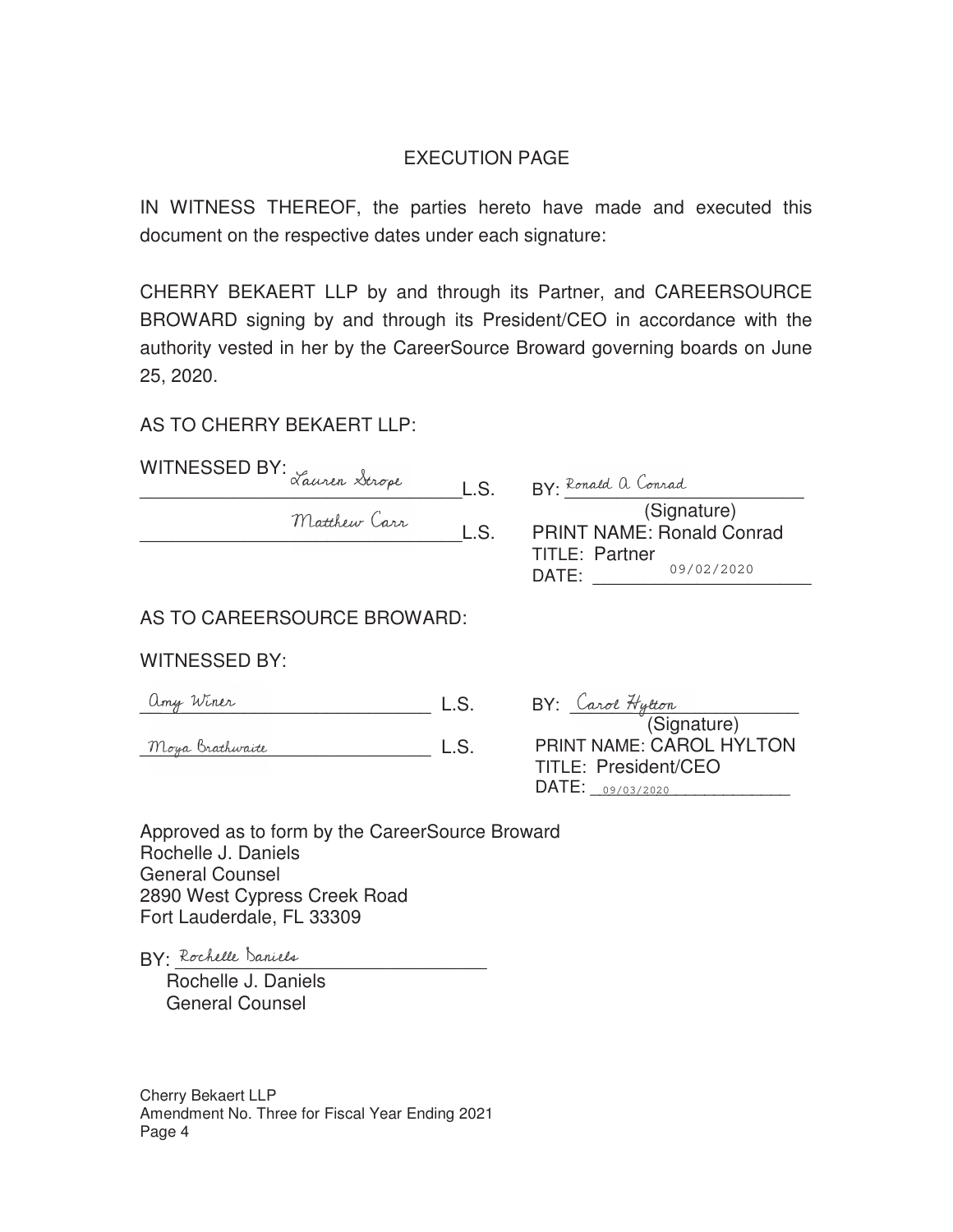## **CİTRIX** RightSignature **SIGNATURE CERTIFICATE**



## **REFERENCE NUMBER**

99AEDC44-70F2-4341-9CFD-F12ACDC85163

#### **TRANSACTION DETAILS**

**Reference Number** 99AEDC44-70F2-4341-9CFD-F12ACDC85163 **Transaction Type** Signature Request Sent At 09/02/2020 10:57 EDT **Executed At** 09/03/2020 16:13 EDT **Identity Method** email **Distribution Method** email **Signed Checksum** d34c230c7075f3f815355d917e140702d6b914ba9cb2e56676abad29e869364b

#### **Signer Sequencing** Enabled

**Document Passcode** Disabled

## **SIGNERS**

#### **SIGNER**

**DOCUMENT DETAILS** 

**E CICNATIDE** 

**Document Name** Revised-Cherry Bekaert Amendment Three To 2018-2019-Vendor-11172 Py 20-21-Rd-1 **Filename** revised-cherry bekaert amendment three to 2018-2019-vendor-11172 py 20-21-rd-1.pdf Pages 4 pages **Content Type** application/pdf **File Size** 29.2 KB **Original Checksum** 4eadf511a5021e187eee4beee83aebf8e06cfa6fe51ae226ddd8efc2fcfbff78

marsimo

| חוטוטוכ                                   | LJIJINAIVRL                                                                                                   | ᆫ៴ᆫ៲៴៲ᢖ                                                  |
|-------------------------------------------|---------------------------------------------------------------------------------------------------------------|----------------------------------------------------------|
| Name<br>Matt Carr                         | <b>Status</b><br>signed                                                                                       | <b>Viewed At</b><br>09/03/2020 16:11 EDT                 |
| Email<br>matt.carr@cbh.com                | Multi-factor Digital Fingerprint Checksum<br>ef4a03c38063bf8e13f4748a96bccde54e045227f37252d1916c0fbffc116b65 | <b>Identity Authenticated At</b><br>09/03/2020 16:13 EDT |
| <b>Signer Sequence</b><br>2<br>Components | <b>IP Address</b><br>168.149.141.12<br><b>Device</b>                                                          | <b>Signed At</b><br>09/03/2020 16:13 EDT                 |
| 1                                         | Chrome via Windows                                                                                            |                                                          |
|                                           | <b>Typed Signature</b>                                                                                        |                                                          |
|                                           | Matthew Carr                                                                                                  |                                                          |
|                                           | <b>Signature Reference ID</b><br>FB1C516B                                                                     |                                                          |
| <b>Name</b><br>Lauren Strope              | <b>Status</b><br>signed                                                                                       | <b>Viewed At</b><br>09/03/2020 12:20 EDT                 |
| <b>Email</b>                              | Multi-factor Digital Fingerprint Checksum                                                                     | <b>Identity Authenticated At</b>                         |
| lstrope@cbh.com                           | b58785edf661eaafb189bae9ab1684313e924d381957acfddf65296e89d37123                                              | 09/03/2020 12:21 EDT                                     |
| <b>Signer Sequence</b><br>1               | <b>IP Address</b><br>168.149.139.73                                                                           | <b>Signed At</b><br>09/03/2020 12:21 EDT                 |
| Components<br>1                           | <b>Device</b><br>Internet Explorer via Windows                                                                |                                                          |
|                                           | <b>Typed Signature</b>                                                                                        |                                                          |
|                                           | Lauren Strope                                                                                                 |                                                          |
|                                           | <b>Signature Reference ID</b><br>704F4CE5                                                                     |                                                          |
| Name                                      | <b>Status</b>                                                                                                 | <b>Viewed At</b>                                         |

Name Ronald Conrad Email rconrad@cbh.com **Signer Sequence**  $\mathbf 0$ Components  $\overline{2}$ 

signed Multi-factor Digital Fingerprint Checksum 3830f8c 9fca4c621c98fb80d351adc120c1b390f1be88c1d27de377589ef30c0

**IP Address** 168 149 141 12 Device Internet Explorer via Windows **Typed Signature** 

Ronald a Conrad

**Signature Reference ID DFEE1541** 

**Viewed At** 09/02/2020 10:59 EDT **Identity Authenticated At** 09/02/2020 11:00 EDT **Signed At** 09/02/2020 11:00 EDT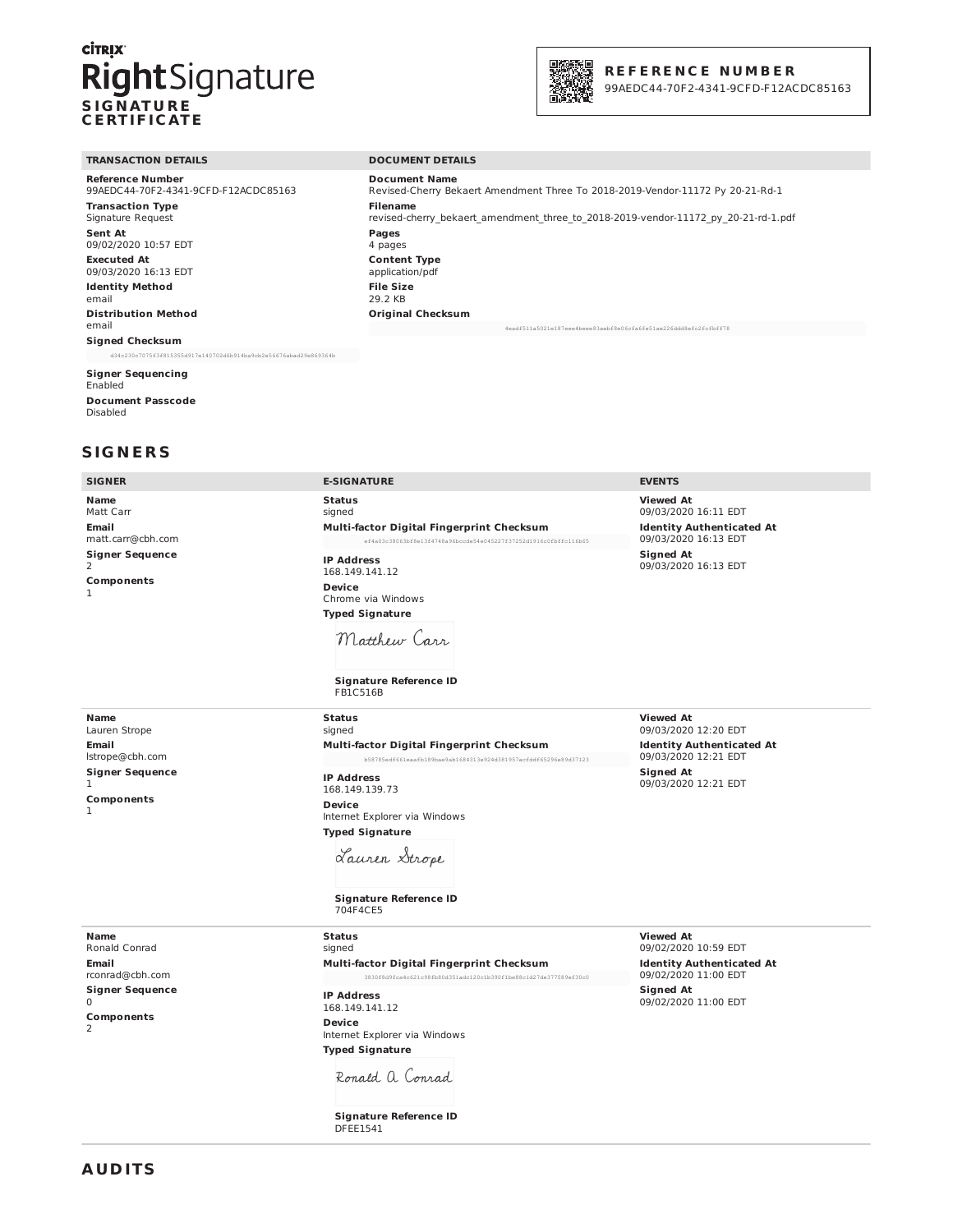| <b>TIMESTAMP</b>     | <b>AUDIT</b>                                                                                                                                                                                               |
|----------------------|------------------------------------------------------------------------------------------------------------------------------------------------------------------------------------------------------------|
| 09/03/2020 16:13 EDT | Matt Carr (matt.carr@cbh.com) signed the document on Chrome via Windows from 168.149.141.12.                                                                                                               |
| 09/03/2020 16:13 EDT | Matt Carr (matt.carr@cbh.com) authenticated via email on Chrome via Windows from 168.149.141.12.                                                                                                           |
| 09/03/2020 16:11 EDT | Matt Carr (matt.carr@cbh.com) viewed the document on Chrome via Windows from 50.19.106.14.                                                                                                                 |
| 09/03/2020 16:11 EDT | Matt Carr (matt.carr@cbh.com) viewed the document on Chrome via Windows from 54.224.214.105.                                                                                                               |
| 09/03/2020 16:11 EDT | Matt Carr (matt.carr@cbh.com) viewed the document on Chrome via Windows from 168.149.141.12.                                                                                                               |
| 09/03/2020 12:21 EDT | Matt Carr (matt.carr@cbh.com) was emailed a link to sign.                                                                                                                                                  |
| 09/03/2020 12:21 EDT | Lauren Strope (Istrope@cbh.com) signed the document on Internet Explorer via Windows from 168.149.139.73.                                                                                                  |
| 09/03/2020 12:21 EDT | Lauren Strope (Istrope@cbh.com) authenticated via email on Internet Explorer via Windows from 168.149.139.73.                                                                                              |
| 09/03/2020 12:20 EDT | Lauren Strope (Istrope@cbh.com) viewed the document on Chrome via Windows from 54.235.106.60.                                                                                                              |
| 09/03/2020 12:20 EDT | Lauren Strope (Istrope@cbh.com) viewed the document on Internet Explorer via Windows from 168.149.139.73.                                                                                                  |
| 09/02/2020 11:00 EDT | Ronald Conrad (rconrad@cbh.com) signed the document on Internet Explorer via Windows from 168.149.141.12.                                                                                                  |
| 09/02/2020 11:00 EDT | Lauren Strope (Istrope@cbh.com) was emailed a link to sign.                                                                                                                                                |
| 09/02/2020 11:00 EDT | Ronald Conrad (rconrad@cbh.com) authenticated via email on Internet Explorer via Windows from 168.149.141.12.                                                                                              |
| 09/02/2020 10:59 EDT | Ronald Conrad (rconrad@cbh.com) viewed the document on Internet Explorer via Windows from 38.132.97.175.                                                                                                   |
| 09/02/2020 10:58 EDT | Ronald Conrad (rconrad@cbh.com) viewed the document on Chrome via Windows from 54.235.106.60.                                                                                                              |
| 09/02/2020 10:58 EDT | Ronald Conrad (rconrad@cbh.com) viewed the document on Internet Explorer via Windows from 168.149.141.12.                                                                                                  |
| 09/02/2020 10:57 EDT | Moya Brathwaite (mbrathwaite@careersourcebroward.com) created document 'revised-<br>cherry bekaert amendment three to 2018-2019-vendor-11172 py 20-21-rd-1.pdf' on Chrome via Windows from<br>67.23.70.69. |
| 09/02/2020 10:57 EDT | Ronald Conrad (rconrad@cbh.com) was emailed a link to sign.                                                                                                                                                |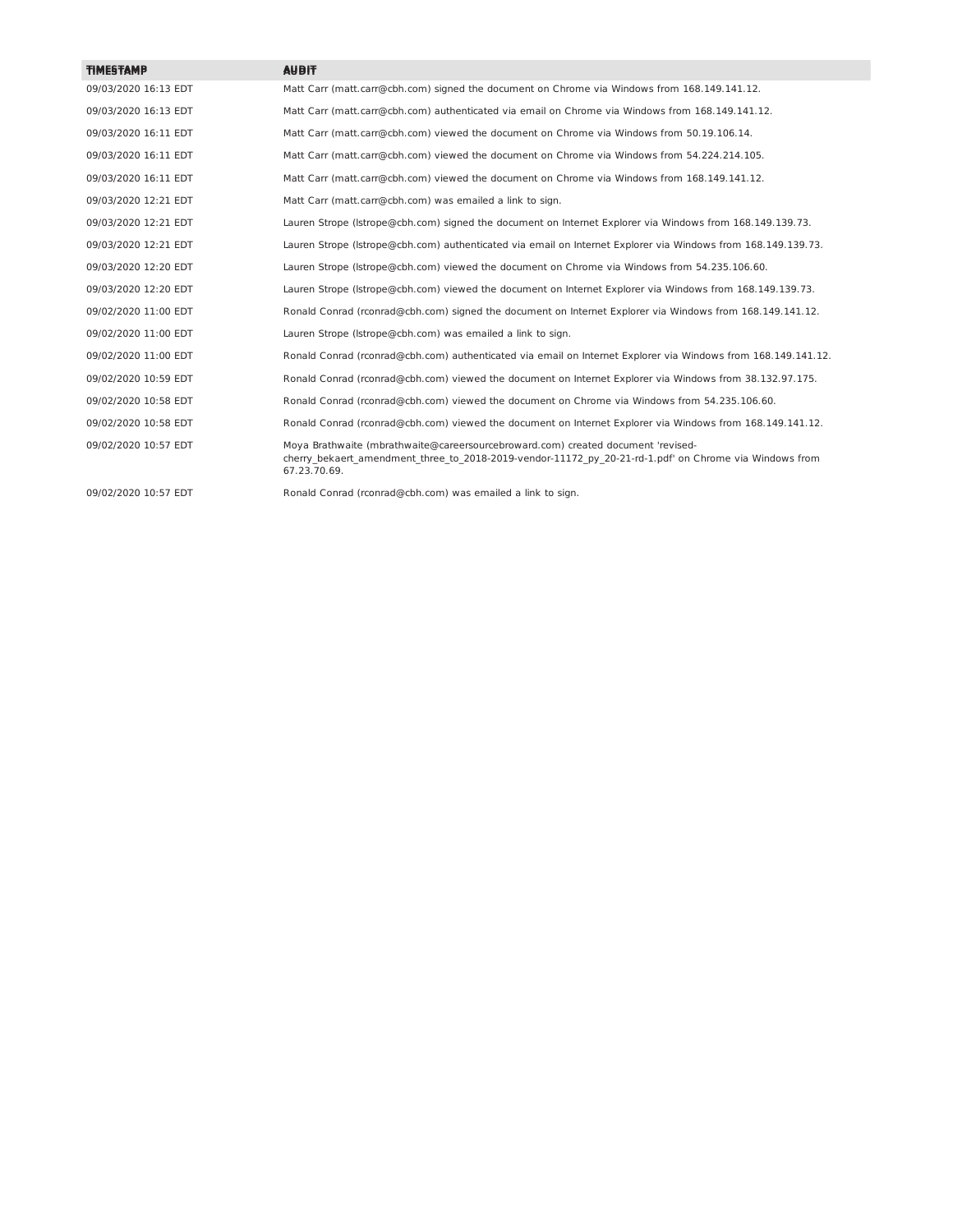# **CİTRIX Right**Signature



6F3A2619-E1BB-44D4-9323-9AEA43AB3161

| <b>TRANSACTION DETAILS</b>           | <b>DOCUMENT DETAILS</b>                                                                               |
|--------------------------------------|-------------------------------------------------------------------------------------------------------|
| Reference Number                     | <b>Document Name</b>                                                                                  |
| 6F3A2619-E1BB-44D4-9323-9AEA43AB3161 | Partially Executed-Revised-Cherry Bekaert Amendment Three To 2018-2019-Vendor-11172 Py 20-21-Rd-1     |
| <b>Transaction Type</b>              | <b>Filename</b>                                                                                       |
| Signature Request                    | partially executed-revised-cherry bekaert amendment three to 2018-2019-vendor-11172 py 20-21-rd-1.pdf |
| <b>Sent At</b>                       | Pages                                                                                                 |
| 09/03/2020 17:16 EDT                 | 6 pages                                                                                               |
| <b>Executed At</b>                   | <b>Content Type</b>                                                                                   |
| 09/04/2020 08:37 EDT                 | application/pdf                                                                                       |
| <b>Identity Method</b>               | <b>File Size</b>                                                                                      |
| email                                | 154 KB                                                                                                |
| <b>Distribution Method</b><br>email  | <b>Original Checksum</b>                                                                              |
|                                      | 6d8220fc3789f8e7496be7d3fec3114c987840ee3b61c1320be3243b8e99b116                                      |
|                                      |                                                                                                       |

**Signed Checksum** 

#### **Signer Sequencing**

Enabled **Document Passcode** Disabled

## **SIGNERS**

| <b>SIGNER</b>                                                                                                    | <b>E-SIGNATURE</b>                                                                                                                                                                                                                                                                                          | <b>EVENTS</b>                                                                                                                                    |
|------------------------------------------------------------------------------------------------------------------|-------------------------------------------------------------------------------------------------------------------------------------------------------------------------------------------------------------------------------------------------------------------------------------------------------------|--------------------------------------------------------------------------------------------------------------------------------------------------|
| <b>Name</b><br>Amy Winer<br>Email<br>awiner@careersourcebroward.com<br><b>Signer Sequence</b><br>1<br>Components | <b>Status</b><br>signed<br>Multi-factor Digital Fingerprint Checksum<br>75e07defd546f0290266e306d9b3a0f565e680e845a4040b9a9553a974919a46<br><b>IP Address</b><br>67.23.70.69<br><b>Device</b><br>Internet Explorer via Windows<br><b>Typed Signature</b><br>amy Winer<br>Signature Reference ID<br>0B0DE836 | <b>Viewed At</b><br>09/04/2020 08:37 EDT<br><b>Identity Authenticated At</b><br>09/04/2020 08:37 EDT<br><b>Signed At</b><br>09/04/2020 08:37 EDT |
| <b>Name</b><br>Carol Hylton                                                                                      | <b>Status</b><br>signed                                                                                                                                                                                                                                                                                     | <b>Viewed At</b><br>09/03/2020 17:22 EDT                                                                                                         |
| <b>Email</b><br>chylton@careersourcebroward.com                                                                  | Multi-factor Digital Fingerprint Checksum<br>b45987322f6b31f68cd868861bdf292af7259cead5463cf119df241f1f6b12c2                                                                                                                                                                                               | <b>Identity Authenticated At</b><br>09/03/2020 17:23 EDT                                                                                         |
| <b>Signer Sequence</b><br>0<br>Components<br>2                                                                   | <b>IP Address</b><br>67.23.70.69<br><b>Device</b><br>Chrome via Windows                                                                                                                                                                                                                                     | <b>Signed At</b><br>09/03/2020 17:23 EDT                                                                                                         |

**Typed Signature** Carol Hytton

Signature Reference ID<br>7E4E59DD

**AUDITS** 

| <b>TIMESTAMP</b>     | <b>AUDIT</b>                                                                                                             |
|----------------------|--------------------------------------------------------------------------------------------------------------------------|
| 09/04/2020 08:37 EDT | Amy Winer (awiner@careersourcebroward.com) signed the document on Internet Explorer via Windows from 67.23.70.69.        |
| 09/04/2020 08:37 EDT | Amy Winer (awiner@careersourcebroward.com) authenticated via email on Internet Explorer via Windows from<br>67.23.70.69. |
| 09/04/2020 08:37 EDT | Amy Winer (awiner@careersourcebroward.com) viewed the document on Internet Explorer via Windows from 67.23.70.69.        |
| 09/03/2020 17:23 EDT | Amy Winer (awiner@careersourcebroward.com) was emailed a link to sign.                                                   |
| 09/03/2020 17:23 EDT | Carol Hylton (chylton@careersourcebroward.com) signed the document on Chrome via Windows from 67.23.70.69.               |
| 09/03/2020 17:23 EDT | Carol Hylton (chylton@careersourcebroward.com) authenticated via email on Chrome via Windows from 67.23.70.69.           |
| 09/03/2020 17:22 EDT | Carol Hylton (chylton@careersourcebroward.com) viewed the document on Chrome via Windows from 67.23.70.69.               |
| 09/03/2020 17:22 EDT | Carol Hylton (chylton@careersourcebroward.com) viewed the document on Chrome via Windows from 67.23.70.69.               |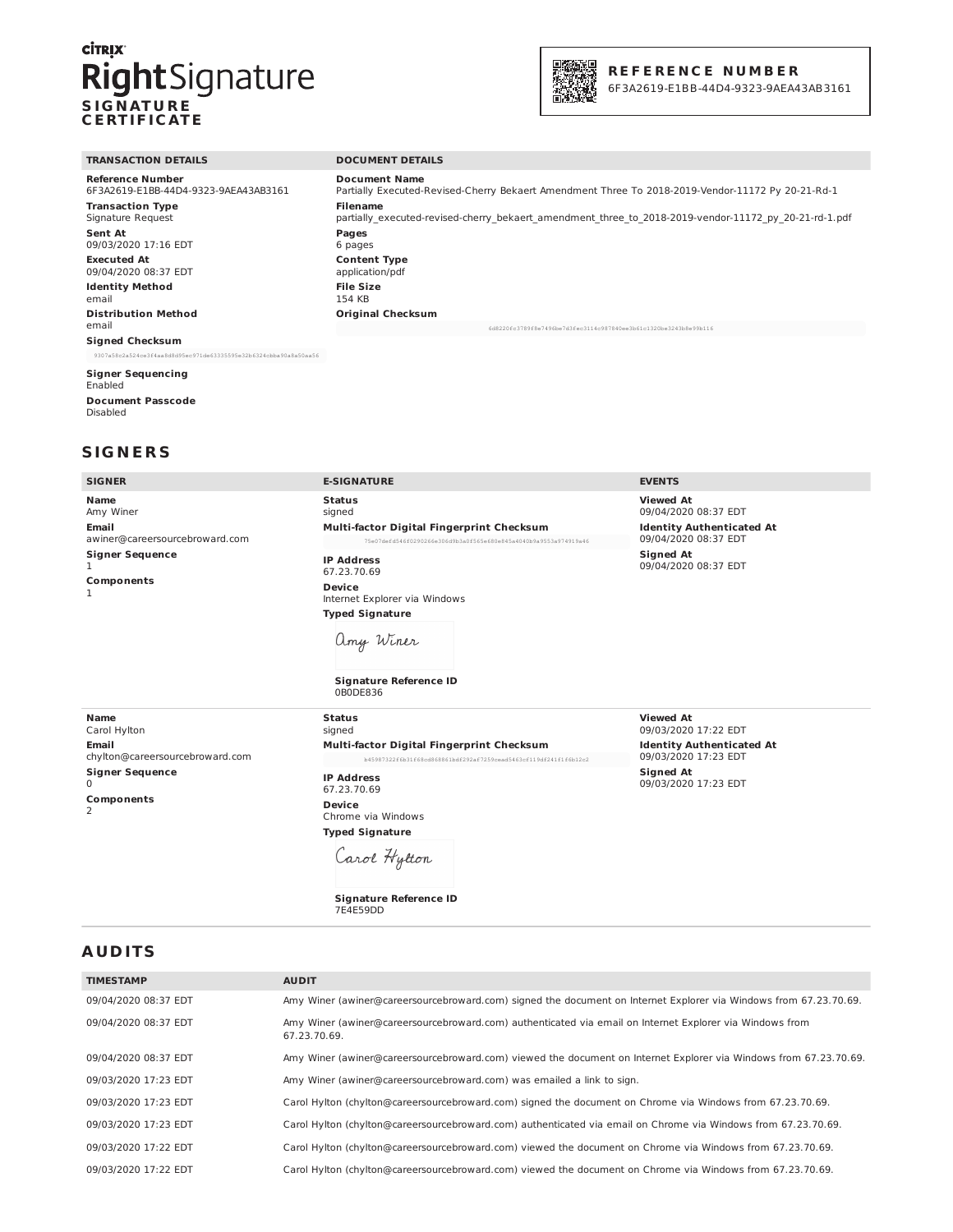#### **TIMESTAMP**

09/03/2020 17:16 EDT

09/03/2020 17:16 EDT

Carol Hylton (chylton@careersourcebroward.com) was emailed a link to sign.

**AUDIT** 

Moya Brathwaite (mbrathwaite@careersourcebroward.com) created document 'partially\_executed-revised-<br>cherry\_bekaert\_amendment\_three\_to\_2018-2019-vendor-11172\_py\_20-21-rd-1.pdf' on Chrome via Windows from<br>67.23.70.69.